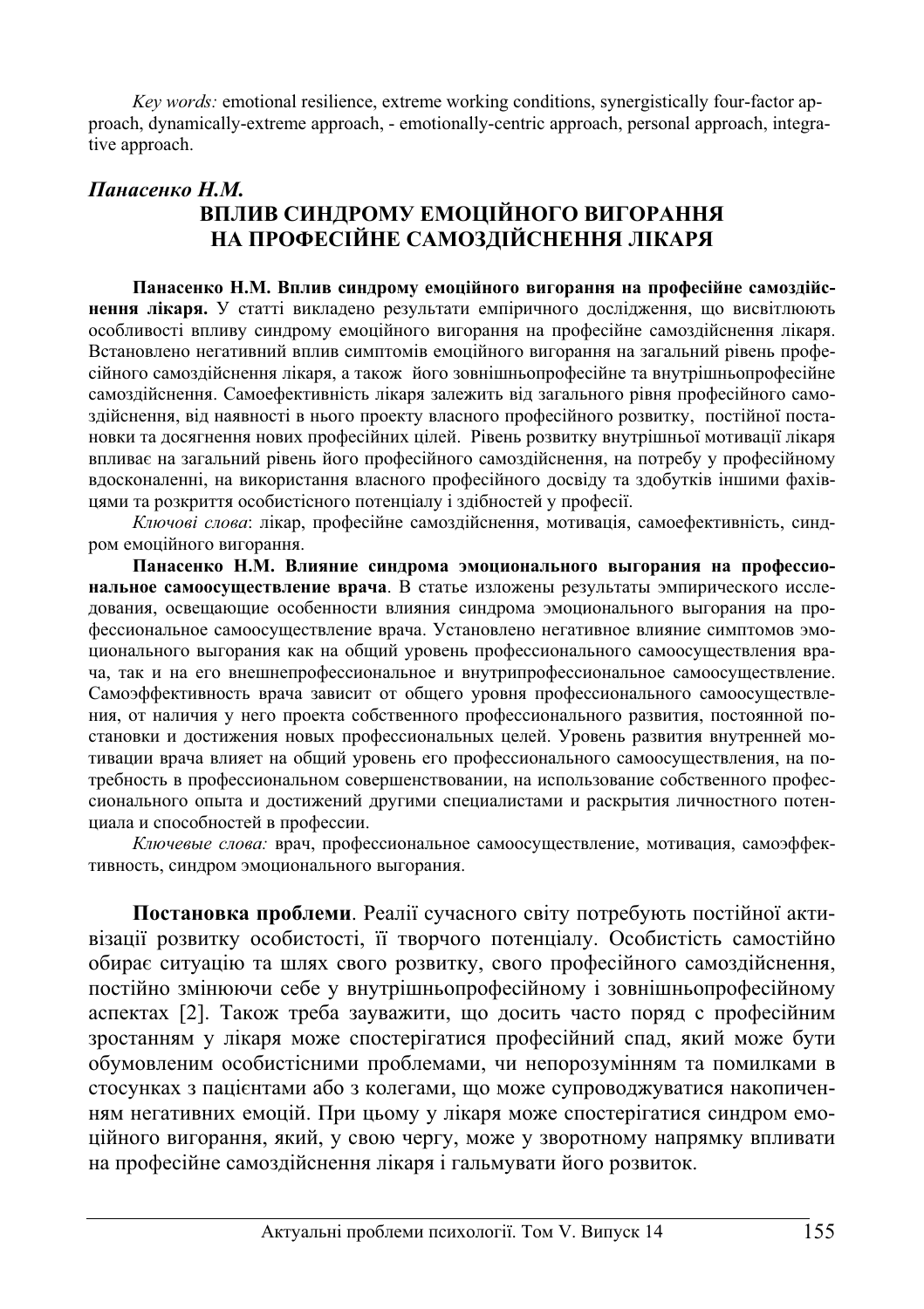Вихідні передумови. За визначенням дослідників, синдром «емоційного вигорання» – це певний психологічний стан людини, який супроводжується почуттям постійної втоми, виснаженості, певними психосоматичними розлалами, безсонням, негативним ставленням до своїх робочих обов'язків. Найвразливішими до емоційного вигорання є люди професій типу «людина-людина», які в межах службових обов'язків спілкуються з хворими, клієнтами, учнями, колегами, тобто це лікарі, вчителі, викладачі, менеджери тощо [1; 4].

Професійне самоздійснення - як одна із найважливіших форм життєвого самоздійснення, що характеризується високим рівнем розкриття особистісного потенціалу фахівця в обраній професії, розвитком його здібностей, взаємопоєднанням із професією, повсякчасною затребуваністю його професійної кваліфікаџії, широким використанням його професійного лосвілу та злобутків іншими фахівцями [3]. Професійне самоздійснення лікаря характеризується високим рівнем розкриття його особистісного потенціалу, розвитком здібностей та взаємопоєднанням із професією [4].

**Метою статті** є викладення результатів дослідження впливу синдрому емоційного вигорання на професійне самоздійснення лікарів.

Виклад методики і результатів досліджень. Вибірку нашого дослідження склали лікарі різних спеціальностей з різних регіонів України, які проходили пілвишення кваліфікації на базі Національного меличного університету імені О.О. Богомольця в місті Києві. Кількість вибірки - 50 осіб (з яких 12 - чоловіків та 38 жінок). Середній вік лікарів - 33 роки (від 23 до 48 років). Стаж роботи за професією становив у середньому 9 років (від 1 до 23 років загального стажу).

У статті ми наводимо результати, отримані в результаті проведеного емпіричного дослідження. У психодіагностичний комплекс увійшли наступні методики: Опитувальник професійного самоздійснення, Самоактуалізаційний тест Е. Шострома (САТ), методика «Мотивація професійної діяльності» (К. Замфір у модифікації А. Реана), Шкала самоефективності (Р. Шварцера та М. Єрусалема) та методика «Діагностики рівня емоційного вигоряння» (В.В. Бойко).

У таблиці 1 наведено розподіл досліджуваних лікарів за показниками професійного самоздійснення.

*Таблиия 1.* 

| Nº.            | Рівень             | Загальний  |               |              | Внутрішньо-   | Зовнішньо-   |               |
|----------------|--------------------|------------|---------------|--------------|---------------|--------------|---------------|
| $3/\Pi$        | професійного само- |            |               | професійного |               | професійного |               |
|                | здійснення         | бали       | $\frac{0}{0}$ | бали         | $\frac{0}{0}$ | Бали         | $\frac{0}{0}$ |
|                | Низький            | < 45       |               | $\leq$ 21    |               | <19          |               |
| 2              | Нижчий від середн. | $46 - 63$  | $4\%$         | $22 - 32$    | $2\%$         | $20 - 30$    | 6%            |
| 3              | Середній           | $64 - 81$  | 38%           | $33 - 42$    | 40%           | $31 - 40$    | 42%           |
| $\overline{4}$ | Вищий за середній  | $82 - 99$  | 42%           | $43 - 51$    | 44%           | $41 - 49$    | 44%           |
|                | Високий            | $\geq 100$ | 16%           | $\geq$ 52    | 14%           | > 50         | 8%            |

### Розподіл досліджуваних лікарів (n = 50) за показниками професійного самозлійснення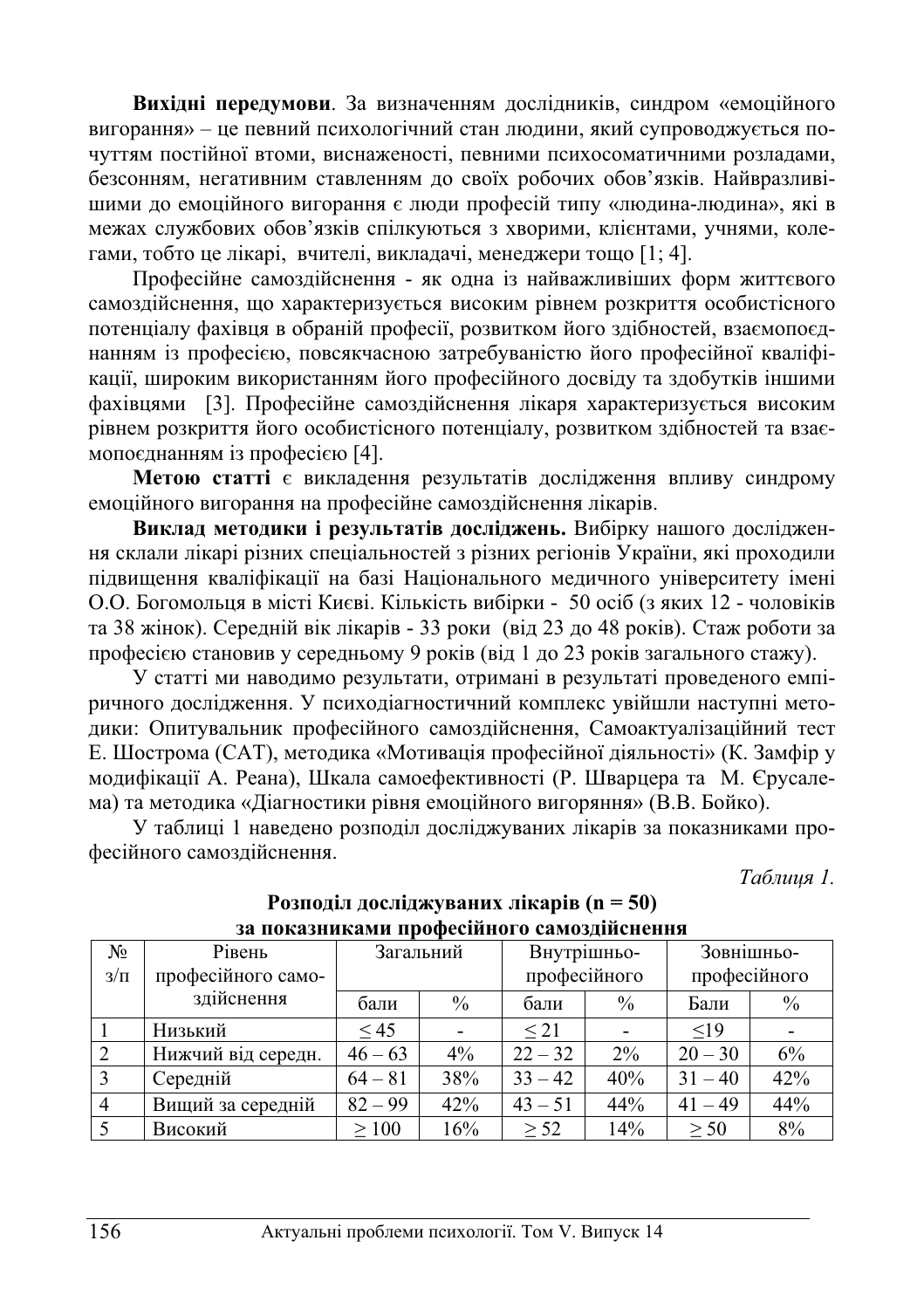Як видно з таблиці 1, високий рівень професійного самоздійснення серед лікарів нашої вибірки мають 16 %, вищий за середній – 42 %, середній – 38 %, нижчий за серелній – 4 %. При пьому внутрішньопрофесійне самозлійснення на високому рівні мають 14 %, вищий за середній – 44 %, середній – 40 %, а нижчий за середній – 2 %. А от зовнішньопрофесійне самоздійснення на високому рівні мають 8 %, вищий за середній – 44 %, середній – 42 %, а нижчий від середнього – 6 %.

У таблиці 2 навелено результати кореляційного аналізу узагальнених показників опитувальника професійного самоздійснення із показниками ознак внутрішньопрофесійного та зовнішньопрофесійного самоздійснення.

Як видно з таблиці 2, всі отримані показники опитувальника професійного самозлійснення пов'язані позитивними кореляційними зв'язками на рівні значущості р  $\leq 0.01$  із показниками ознак внутрішньопрофесійного та зовнішньопрофесійного самоздійснення. Тобто, у лікарів нашої вибірки узагальнені показники професійного самозлійснення залежать як віл ознак показників внутрішньопрофесійного, так і від показників зовнішньопрофесійного самоздійснення, які є однаково значущими для них.

*Таблиия 2* 

## Кореляційні зв'язки узагальнених показників Опитувальника професійного самозлійснення із показниками ознак

| $N_2$          | Показники                                          |            | $\mathfrak{D}$ | $\mathbf{3}$        |
|----------------|----------------------------------------------------|------------|----------------|---------------------|
| $3/\Pi$        |                                                    |            |                |                     |
|                | Загальний рівень професійного самоздійснення фа-   |            | $,91***$       | $,91***$            |
|                | хівця                                              |            |                |                     |
| $\overline{2}$ | Рівень внутрішньопрофесійного самоздійснення       | ,91        |                | $.67***$            |
| 3              | Рівень зовнішньопрофесійного самоздійснення        | $.91***$   | $.67***$       |                     |
| 4              | Потреба у професійному вдосконаленні               | $.61***$   | $.65***$       | $.45***$            |
| 5              | Наявність проекту власного професійного розвитку   | $.65***$   | .72            | $.46$ <sup>**</sup> |
| 6              | Переважаюче задоволення власними професійними      | $,64***$   | $,63***$       | $,53***$            |
|                | досягненнями                                       |            |                |                     |
| 7              | Постійна постановка нових професійних цілей        | $.54***$   | $.61***$       | $.37***$            |
| 8              | Формування власного «життєво-професійного про-     | $,63***$   | $,65***$       | $,51***$            |
|                | $c_{\text{TOPV}}$                                  |            |                |                     |
| 9              | Досягнення поставлених професійних цілей           | $.69***$   | $.54***$       | $\sqrt{72}^{**}$    |
| 10             | Визнання досягнень фахівця професійним співтова-   | $,66^{**}$ | $,47***$       | $,73***$            |
|                | риством                                            |            |                |                     |
| 11             | Використання професійного досвіду та здобутків     | $,73***$   | $,55***$       | $,79***$            |
|                | іншими фахівцями                                   |            |                |                     |
| 12             | Розкриття особистісного потенціалу і здібностей у  | $.73***$   | $,53***$       | $,80^{\ast\ast}$    |
|                | професії                                           |            |                |                     |
| 13             | Вияв високого рівня творчості у професійній діяль- | $,56^{**}$ | $,38***$       | $,65***$            |
|                | ності                                              |            |                |                     |

#### внутрішньопрофесійного та зовнішньопрофесійного самозлійснення

Примітки:  $^*$  – кореляція достовірна на рівні р  $\leq 0.01$ .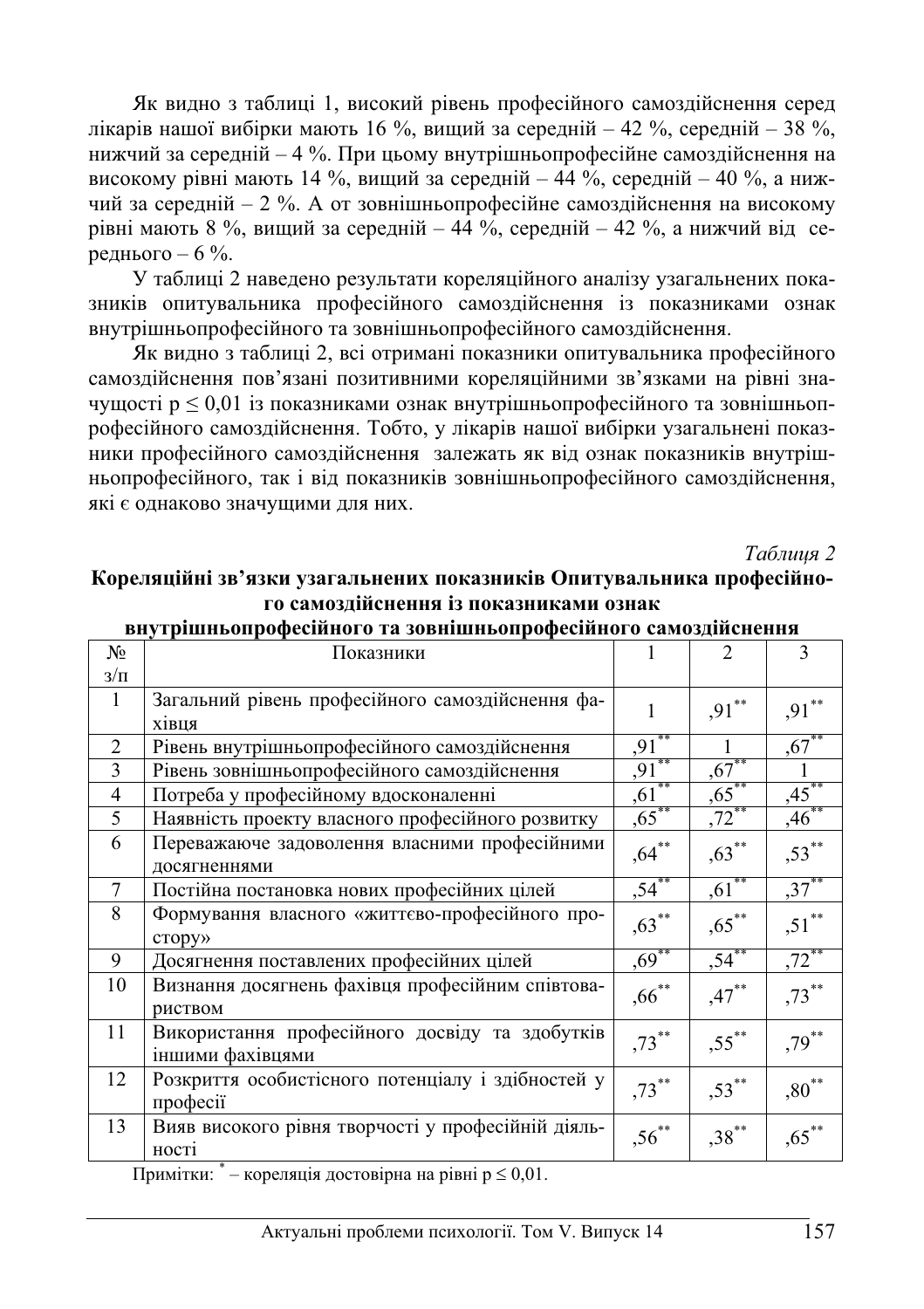У таблиці 3 наведено кореляційні зв'язки ознак внутрішньопрофесійного самоздійснення із шкалами Самоактуалізаційного тесту.

### *Ɍɚɛɥɢɰɹ 3*

|                | шкилилн Симоиктуилищного тесту |                                         |         |          |         |         |  |  |  |
|----------------|--------------------------------|-----------------------------------------|---------|----------|---------|---------|--|--|--|
| N <sub>2</sub> |                                | Ознаки внутрішньопрофесійного самоздій- |         |          |         |         |  |  |  |
| $3/\Pi$        | Шкали САТ                      | снення                                  |         |          |         |         |  |  |  |
|                |                                | A                                       | Б       | B        | Г       |         |  |  |  |
| 1              | Компетентності в часі          | $-.02$                                  | , 16    | ,22      | $-.03$  | $,30^*$ |  |  |  |
| 2              | Підтримки                      | $-.20$                                  | ,09     | $-0.09$  | $-.01$  | ,11     |  |  |  |
| 3              | Ціннісних орієнтацій           | ,11                                     | ,25     | ,14      | ,07     | ,09     |  |  |  |
| 4              | Гнучкості поведінки            | $-24$                                   | ,05     | $-11$    | $-13$   | $-0.01$ |  |  |  |
| 5              | Сензитивності до себе          | $-12$                                   | ,10     | $-21$    | ,07     | $-0.02$ |  |  |  |
| 6              | Спонтанності                   | $-.01$                                  | ,01     | $-.02$   | $-0.03$ | ,14     |  |  |  |
| 7              | Самоповаги                     | $-16$                                   | $,34*$  | ,08      | ,02     | ,18     |  |  |  |
| 8              | Самоприйняття                  | $-.23$                                  | ,02     | $-10$    | $-.02$  | ,13     |  |  |  |
| 9              | Поглядів на природу людини     | ,03                                     | $-.07$  | ,09      | $-17$   | $-0.04$ |  |  |  |
| 10             | Синергії                       | ,19                                     | $-.06$  | ,02      | $-13$   | $-11$   |  |  |  |
| 11             | Прийняття агресії              | $-0,06$                                 | $-0.05$ | $-.30^*$ | ,05     | $-12$   |  |  |  |
| 12             | Контактності                   | $-14$                                   | $-.02$  | $-.03$   | ,12     | ,20     |  |  |  |
| 13             | Пізнавальних потреб            | ,15                                     | $-.03$  | $-.05$   | ,12     | ,17     |  |  |  |
| 14             | Креативності                   | ,23                                     | ,13     | ,09      | ,19     | $,29$ * |  |  |  |

## Кореляційні зв'язки ознак внутрішньопрофесійного самоздійснення із **шкалами Самоактуалізаційного тесту**

Примітки: 1) ознаки внутрішньопрофесійного самоздійснення:  $A - \alpha$ потреба у професійному вдосконаленні»; Б – «наявність проекту власного професійного розвитку»; В – «переважаюче задоволення власними професійними досягненнями»;  $\Gamma$  – «постійна постановка нових професійних цілей»; Д - «формування власного «життєво-професійного простору»;

2) \* – кореляція достовірна на рівні р  $\leq 0.05$ .

Як видно з таблиці 3, компетентність у часі та креативність лікарів нашої вибірки залежать від формування в них власного життєво-професійного простору ( $p \le 0.05$ ), а наявність проекту власного професійного розвитку пов'язана з самоповагою ( $p \le 0.05$ ). Тобто, лікарі, які мають сформованим власний життєво-професійний простір, мають вищу самооцінку, краще орієнтуються в часі та здебільшого є креативними.

А от переважаюче задоволення власними професійними досягненнями має зворотній зв'язок з прийняттям агресії. Тобто, чим більше лікар задоволений власними професійними досягненнями, тим менше він сприймає агресію та менше на неї реагує. Та навпаки, незадоволеність власними професійними досягненнями призводить до підвищення агресивності лікаря.

У таблиці 4 наведено кореляційні зв'язки ознак зовнішньопрофесійного самоздійснення із шкалами Самоактуалізаційного тесту.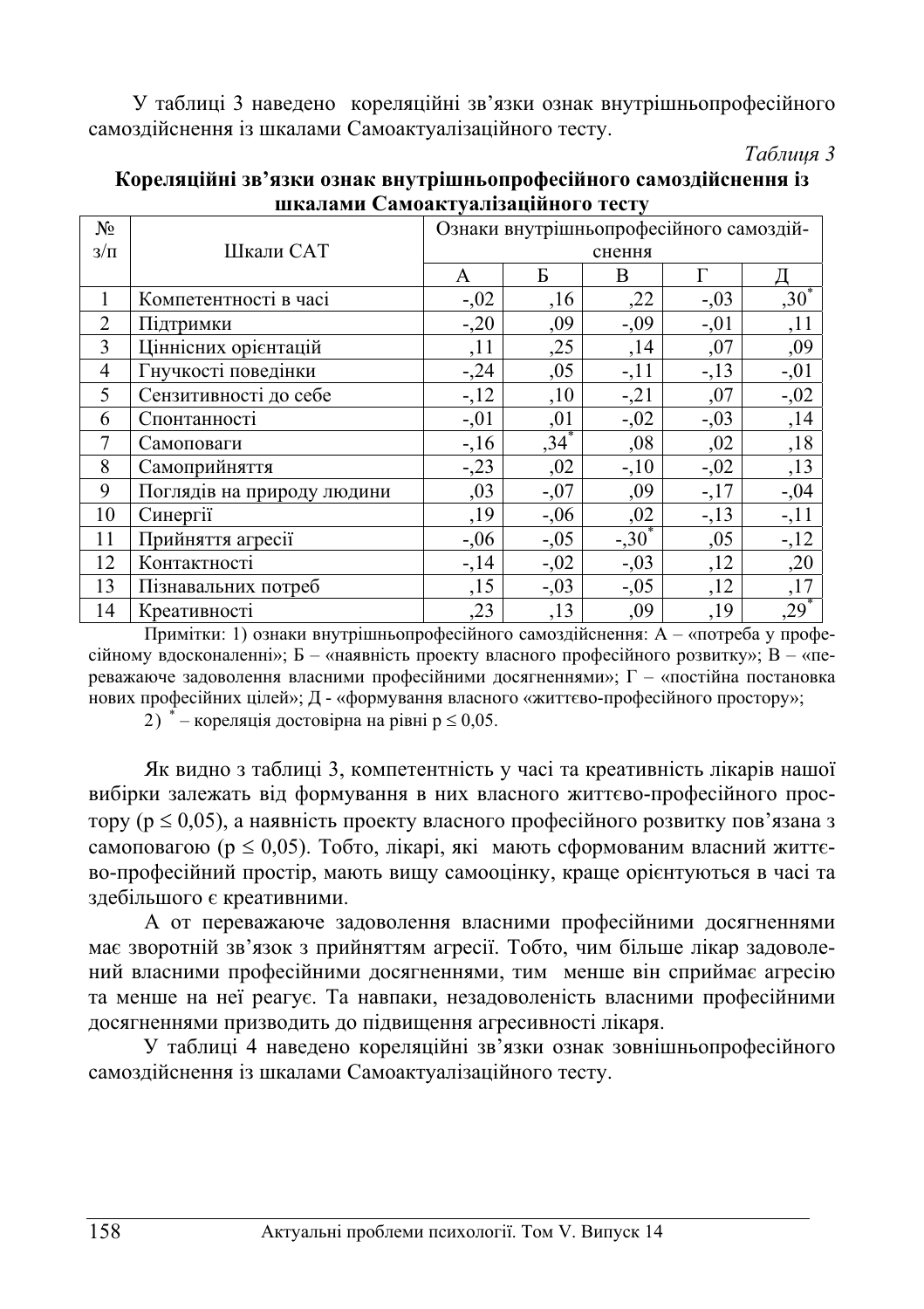#### $Ta6$ лиия 4

|                | лами Самоактуальзациного тесту |                                             |                     |        |         |         |  |  |  |
|----------------|--------------------------------|---------------------------------------------|---------------------|--------|---------|---------|--|--|--|
| N <sub>o</sub> | Шкала САТ                      | Ознаки зовнішньопрофесійного самоздійснення |                     |        |         |         |  |  |  |
| $3/\Pi$        |                                | A                                           | Б                   | B.     | Г       | Д       |  |  |  |
| 1              | Компетентності в часі          | ,18                                         | $-0.04$             | ,06    | ,08     | ,08     |  |  |  |
| $\overline{c}$ | Підтримки                      | $-.03$                                      | $-34$ <sup>*</sup>  | $-.08$ | $-0.04$ | ,01     |  |  |  |
| 3              | Ціннісних орієнтацій           | ,11                                         | $-.03$              | .04    | ,13     | ,04     |  |  |  |
| $\overline{4}$ | Гнучкості поведінки            | $-15$                                       | $-38$ <sup>**</sup> | $-.02$ | $-13$   | ,01     |  |  |  |
| 5              | Сензитивності до себе          | $-.01$                                      | $-27$               | $-10$  | $-26$   | $-0,06$ |  |  |  |
| 6              | Спонтанності                   | ,09                                         | $-17$               | $-.01$ | ,02     | , 21    |  |  |  |
| 7              | Самоповаги                     | ,22                                         | $-12$               | $-.13$ | $-.04$  | $-0.09$ |  |  |  |
| 8              | Самоприйняття                  | $-.05$                                      | $-19$               | $-.11$ | $-19$   | $-13$   |  |  |  |
| 9              | Поглядів на природу людини     | $-15$                                       | $-0.07$             | $-.02$ | ,13     | $-13$   |  |  |  |
| 10             | Синергії                       | $-14$                                       | $-15$               | ,24    | ,18     | $-.08$  |  |  |  |
| 11             | Прийняття агресії              | $-30$                                       | $-43$ <sup>**</sup> | $-15$  | $-16$   | ,05     |  |  |  |
| 12             | Контактності                   | ,05                                         | $-18$               | $-.01$ | ,02     | ,13     |  |  |  |
| 13             | Пізнавальних потреб            | ,01                                         | .06                 | $-.02$ | $-16$   | ,13     |  |  |  |
| 14             | Креативності                   | .12                                         | ,01                 | .06    | ,09     | ,25     |  |  |  |

#### Кореляційні зв'язки ознак зовнішньопрофесійного самозлійснення із шка**ποΜΗ ΓοΜΛΟΡΥΥ ΤΗΣΩΩΤΗΣ**

Примітки: 1) ознаки зовнішньопрофесійного самоздійснення: А – «досягнення поставлених професійних цілей»; Б – «визнання досягнень фахівця професійним співтовариством»;  $B$  – «використання професійного досвіду та здобутків іншими фахівцями»;  $\Gamma$  – «розкриття особистієного потенціалу і здібностей у професії»; Д - «вияв високого рівня творчості у професійній діяльності»;

2)  $^*$  – кореляція достовірна на рівні р  $\leq 0.05$ ;  $^{**}$  – р  $\leq 0.01$ .

Як видно з таблиці 4, визнання досягнень фахівця професійним співтовариством пов'язано зворотнім кореляційним зв'язком з показниками за шкалами лідтримки, гнучкості поведінки та прийняттям агресії. Тобто, чим вищим є визнання досягнень професійним співтовариством, тим менше підтримки потребує фахівець, тим менше йому потрібно виявляти гнучкість та менше сприймати агресію. І навпаки, чим менше він є визнаним серед колег, тим більш гнучким та агресивним йому доводиться бути.

У таблиці 5 наведено кореляційні зв'язки показників професійного самоздійснення із показниками професійної самоефективності та мотивації. Як ми з неї бачимо, такі показники професійного самоздійснення, як загальний рівень професійного самоздійснення фахівця, рівень зовнішньопрофесійного самоздійснення, наявність проекту власного професійного розвитку, постійна постановка нових професійних пілей, лосягнення поставлених професійних пілей пов'язані на рівні значущості р  $\leq 0.01$  з показниками самоефективності. Тобто, чим вищими є ці показники, тим вищого рівня буде і самоефективність лікаря.

Показники рівня внутрішньопрофесійного самоздійснення, формування власного «життєво-професійного простору» та визнання досягнень фахівця професійним співтовариством також пов'язані на рівні значущості р  $\leq 0.05$  з показниками самоефективності, тобто впливають на її рівень Внутрішня мотивація залежить на рівні значущості р  $\leq 0.05$  від показників загального рівня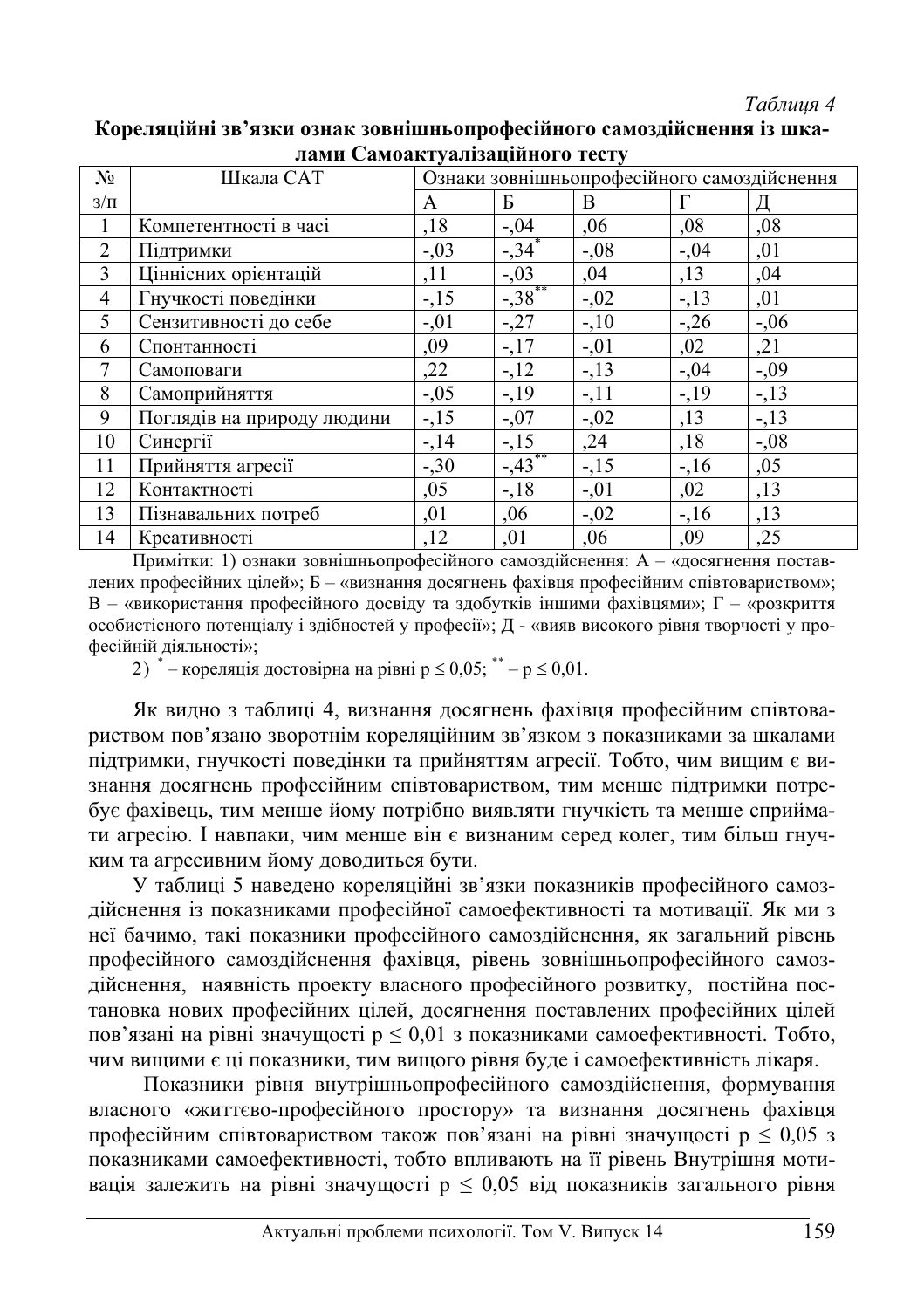професійного самоздійснення фахівця, рівня внутрішньопрофесійного самоздійснення, потреби у професійному вдосконаленні, використання професійного досвіду та здобутків іншими фахівцями та розкриття особистісного потенціалу й здібностей у професії.

 $Ta6$ лиия 5

| $N_2$        |                                                                       | Самое-             | Мотивація      |                       |                       |  |  |
|--------------|-----------------------------------------------------------------------|--------------------|----------------|-----------------------|-----------------------|--|--|
| $3/\Pi$      | Показники самоздійснення                                              | фек-<br>тивність   | внут-<br>рішня | зовнішня<br>позитивна | зовнішня<br>негативна |  |  |
| $\mathbf{1}$ | Загальний рівень професійно-<br>го самоздійснення фахівця             | $,44***$           | $,35^*$        | ,07                   | $-.02$                |  |  |
| 2            | Рівень внутрішньопрофесій-<br>ного самоздійснення                     | $,36^*$            | $,29^*$        | ,10                   | $-0.08$               |  |  |
| 3            | Рівень зовнішньопрофесійно-<br>го самоздійснення                      | $,44***$           | , 28           | $-.02$                | ,01                   |  |  |
| 4            | Потреба у професійному вдо-<br>сконаленні                             | ,12                | $,36^*$        | ,26                   | $-21$                 |  |  |
| 5            | Наявність проекту власного<br>професійного розвитку                   | $,43***$           | ,07            | ,20                   | ,06                   |  |  |
| 6            | Переважаюче<br>задоволення<br>власними професійними до-<br>сягненнями | , 23               | ,17            | ,01                   | ,16                   |  |  |
| $\tau$       | Постійна постановка нових<br>професійних цілей                        | $,39***$           | ,19            | $-0.07$               | $-.29*$               |  |  |
| 8            | Формування власного «жит-<br>тєво-професійного простору»              | $,34$ <sup>*</sup> | ,16            | $-0.04$               | $-0.09$               |  |  |
| 9            | Досягнення<br>поставлених<br>професійних цілей                        | $,51***$           | ,13            | $-14$                 | ,08                   |  |  |
| 10           | Визнання досягнень фахівця<br>професійним співтоварист-<br><b>BOM</b> | $,35$ <sup>*</sup> | ,14            | $-.01$                | $-0.09$               |  |  |
| 11           | Використання професійного<br>досвіду та здобутків іншими<br>фахівцями | .28                | $,33*$         | $-.03$                | $-.04$                |  |  |
| 12           | Розкриття особистісного по-<br>тенціалу і здібностей у про-<br>фесії  | , 21               | $,29*$         | $-0.09$               | ,03                   |  |  |
| 13           | Вияв високого рівня творчос-<br>ті у професійній діяльності           | $,31^*$            | ,201           | .06                   | ,08                   |  |  |

# Кореляційні зв'язки показників професійного самоздійснення **із показниками професійної самоефективності та мотивашї**

Примітки:  $^*$  – кореляція достовірна на рівні р  $\leq 0.05$ ;  $^{**}$  – р  $\leq 0.01$ 

А от постійна постановка нових професійних цілей має зворотній кореляційний зв'язок із зовнішньою негативною мотиваціє: чим вищими є показники зовнішньої негативної мотивації, тим нижчим є прагнення до постановки нових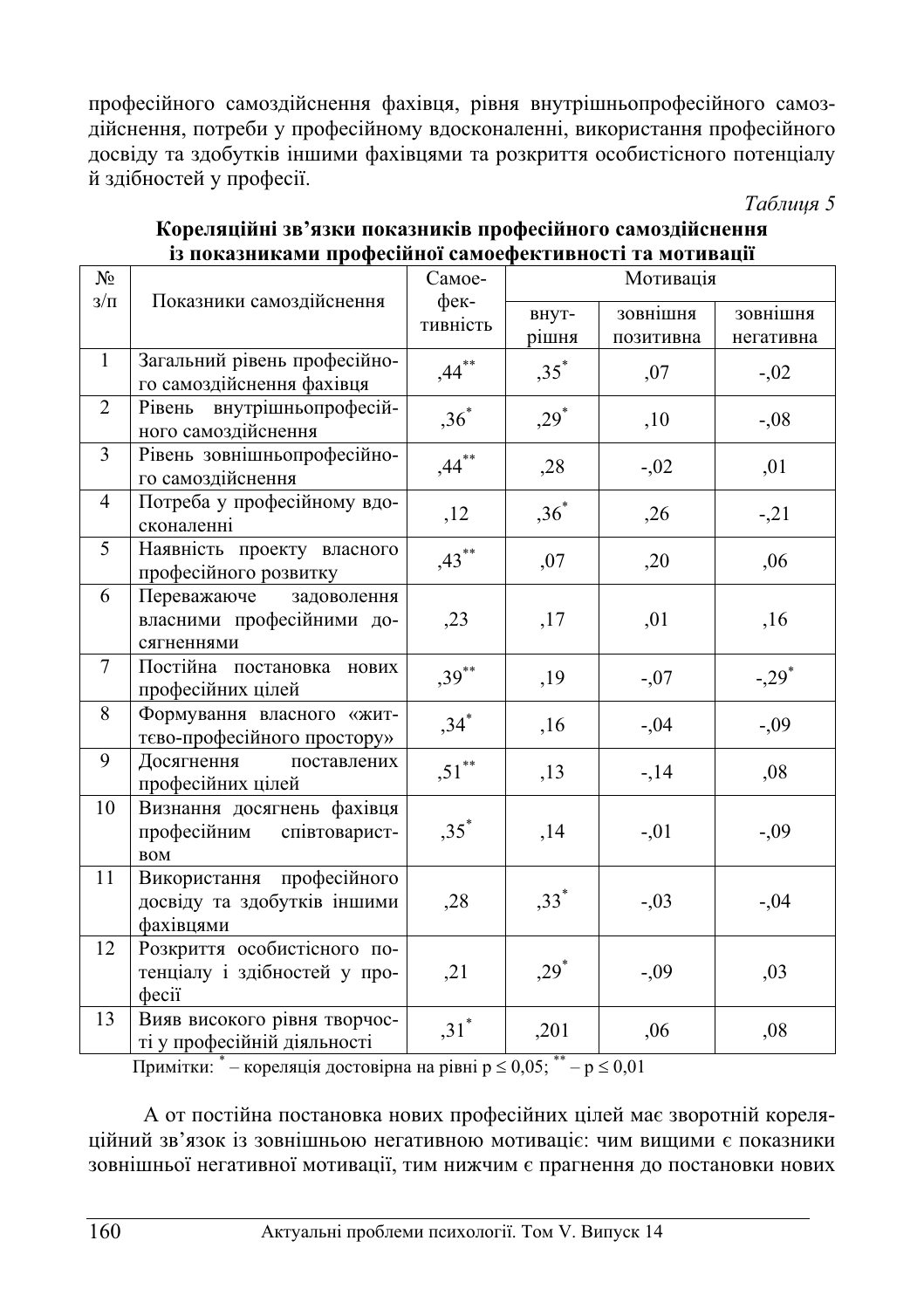професійних цілей, і навпаки, наявність нових професійних цілей у лікаря знижує в нього рівень зовнішньої негативної мотивації. Це безперечно доводить важливість наявності у фахівця нових професійних цілей.

У результаті проведеного дослідження за методикою діагностики емоційного вигорання було виявлено, що 10% лікарів нашої вибірки мають ознаки наявного синдрому емоційного вигорання. А 36 % лікарів мають показники вигорання у початковій стадії. Отже, майже половина лікарів нашої вибірки потребує уваги з приводу цього синдрому.

Розглянемо показники, які було отримано за окремими симптомами емошйного вигорання сформований симптом «незаловоленості собою» мають 6 % лікарів нашої вибірки, а у 18 % цей симптом вже формується. Тобто, ці 24 % лікарів не задоволені рівнем докладених зусиль та результатом власної діяльності, вважають, що здатні на більше. Симптом «загнаності в клітку» вже сформовано у 12 % лікарів вибірки, а у 12 % він формується. Отже, 24 % ліка**пів вважають, що не здатні щось змінити і в результаті досягти бажаної мети.**  $\overline{C}$ имптом редукції професійних обов'язків є сформованим у 58 % лікарів, а у 20 % він вже формується. Це означає, що – це 78 % лікарів можуть прагнути до згортання своєї професійної діяльності, до зменшення часу на виконання професійних обов'язків, можуть мати почуття некомпетентності в своїй професійній сфері, усвідомлювати свою неуспішність у ній. Симптом емоційної відчуженості сформовано у 14 % досліджуваних лікарів, а у 30 % він вже має ознаки того, що формується. Тобто, 44 % лікарів мають викликане роботою відчуття спустошеності і втоми. Симптом «деперсоналізації» (особистісної відстороненості) є сформованим у 8 % лікарів, а у 22 % він вже формується. На загал 30 % лікарів досліджуваної вибірки відчувають себе спостерігачами, глядачами, ніби «справжнє життя» відбувається на сцені чи на екрані, без їх участі.

У таблиці 6 наведено результати кореляційного аналізу показників емоційного вигорання та професійного самоздійснення. Як ми з неї бачимо, симптом «невдоволеності собою» має негативний кореляційний зв'язок з наявністю у лікаря проекту власного професійного розвитку (р  $\leq$  - 0, 05): чим більша у лікаря незадоволеність собою, тим менша в нього необхідність у створенні проекту власного професійного розвитку.

Симптом «загнаності у клітку» має негативний кореляційний зв'язок із загальним рівнем професійного самоздійснення фахівця, рівнем внутрішньопрофесійного самоздійснення, потребою у професійному самовдосконаленні, переважаючим задоволенням власними професійними досягненнями, використанням професійного досвіду та здобутків іншими фахівцями ( $p \le -0$ , 05) та з рівнем зовнішньопрофесійного самоздійснення (р  $\leq$  - 0, 001). Тобто, цей симптом впливає на зниження загальних показників професійного самоздійснення, а також і внутрішньопрофесійного і зовнішньо професійного самоздійснення. Цей симптом заважає й формуванню потреби у професійному самовдосконаленні.

Симптом «редукції професійних обов'язків» має негативний кореляційний зв'язок з потребою у професійному вдосконаленні та використанням професійного досвіду та здобутків іншими фахівцями (р  $\leq$  - 0, 05). А саме: наявність та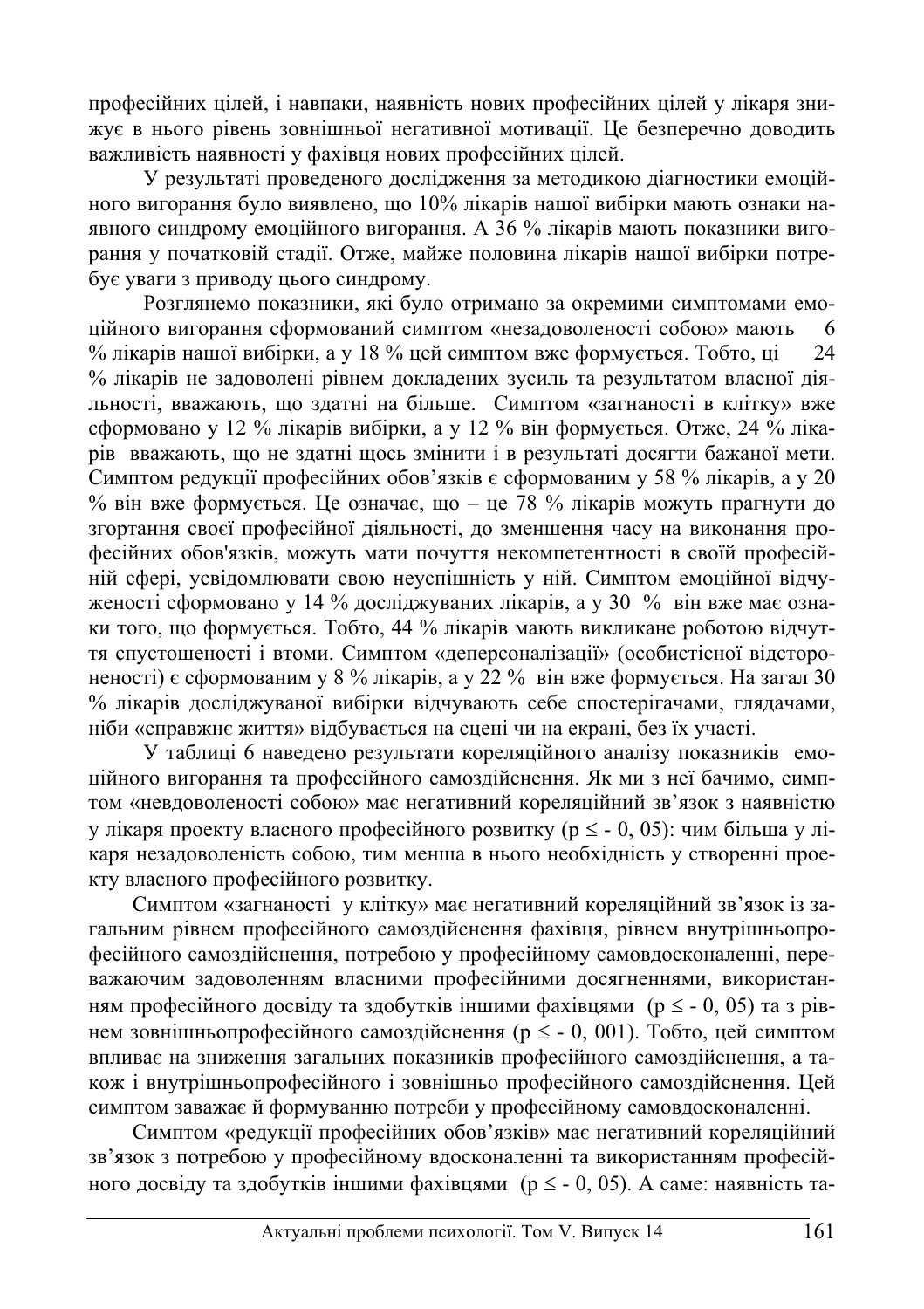кого симптому знижує у лікаря потребу професійно вдосконалюватися та використовувати свій професійний досвід.

 $Ta6$ лиия 6

|                 | професинного самоздиненения                                              |                     |                     |                     |          |                     |                     |  |  |
|-----------------|--------------------------------------------------------------------------|---------------------|---------------------|---------------------|----------|---------------------|---------------------|--|--|
| N <sub>2</sub>  | Показники самоздійснення                                                 | HC                  | ЗК                  | РПО                 | EB       | Д                   | $\mathbf{B}$        |  |  |
| $\mathbf{1}$    | Загальний рівень професійного<br>самоздійснення фахівця                  | $-15$               | $-.34*$             | $-.23$              | $-.20$   | $-23$               | $-.31$ <sup>*</sup> |  |  |
| $\overline{2}$  | внутрішньопрофесій-<br>Рівень<br>ного самоздійснення                     | $-23$               | $-.34*$             | $-24$               | $-22$    | $-.31$ <sup>*</sup> | $-35$ <sup>*</sup>  |  |  |
| 3               | Рівень зовнішньопрофесійного<br>самоздійснення                           | $-0.04$             | $-.38***$           | $-19$               | $-14$    | $-15$               | $-24$               |  |  |
| $\overline{4}$  | Потреба у професійному вдос-<br>коналенні                                | $-19$               | $-.30*$             | $-.34$ <sup>*</sup> | $-.29^*$ | $-.37***$           | $-0.39***$          |  |  |
| 5               | Наявність<br>проекту власного<br>професійного розвитку                   | $-.31$ <sup>*</sup> | $-21$               | $-0.06$             | $-0.05$  | $-12$               | $-10$               |  |  |
| 6               | Переважаюче задоволення вла-<br>сними професійними досягнен-<br>нями     | $-.25$              | $-.32$ <sup>*</sup> | $-11$               | $-0.03$  | $-25$               | $-.34$ <sup>*</sup> |  |  |
| $7\phantom{.0}$ | Постійна<br>постановка<br>нових<br>професійних цілей                     | ,01                 | $-.20$              | $-14$               | $-21$    | $-12$               | $-12$               |  |  |
| 8               | Формування власного "життє-<br>во-професійного простору"                 | $-.05$              | $-22$               | $-14$               | $-16$    | $-27$               | $-19$               |  |  |
| 9               | Досягнення поставлених про-<br>фесійних цілей                            | $-14$               | $-24$               | $-18$               | $-0.08$  | $-17$               | $-21$               |  |  |
| 10              | Визнання досягнень<br>фахівця<br>професійним співтовариством             | ,19                 | $-21$               | $-0.05$             | , 13     | ,10                 | ,10                 |  |  |
| 11              | професійного<br>Використання<br>досвіду та здобутків іншими<br>фахівцями | $-11$               | $-.29*$             | $-.28$ <sup>*</sup> | $-13$    | $-0.08$             | $-26$               |  |  |
| 12              | Розкриття особистісного поте-<br>нціалу і здібностей у професії          | $-14$               | $-.29$ <sup>*</sup> | $-14$               | $-22$    | $-15$               | $-26$               |  |  |
| 13              | Вияв високого рівня творчості<br>у професійній діяльності                | $-0.07$             | $-24$               | $-0.06$             | $-14$    | $-21$               | $-18$               |  |  |

Кореляційні зв'язки показників емоційного вигорання із показниками **πηρφορίμματο σονογιίμουσα** 

 $\Pi$ римітки: 1)  $HC -$ невдоволеність собою;  $3K - 3a$ гнаність у клітку; РПО – редукція професійних обов'язків; ЕВ – емоційна відстороненість; Д – деперсоналізація (особистісна відстороненість); В – загальний рівень емоційного вигорання.

2)  $*$  – кореляція достовірна на рівні р  $\leq 0.05$ ;  $*$  – р  $\leq 0.01$ .

Симптом «деперсоналізації» має негативний кореляційний зв'язок з рівнем внутрішньопрофесійного самоздійснення (р  $\leq$  - 0, 05) та потребою у професійному вдосконаленні (р  $\leq$  - 0, 001): цей симптом знижує показники внутрішньопрофесійного самоздійснення та потребу у професійному вдосконаленні.

Загальний рівень емоційного вигорання має негативний кореляційний зв'язок із загальним показником професійного самоздійснення, а також із внутрішньопрофесійним, зовнішньопрофесійним та з переважаючим задоволення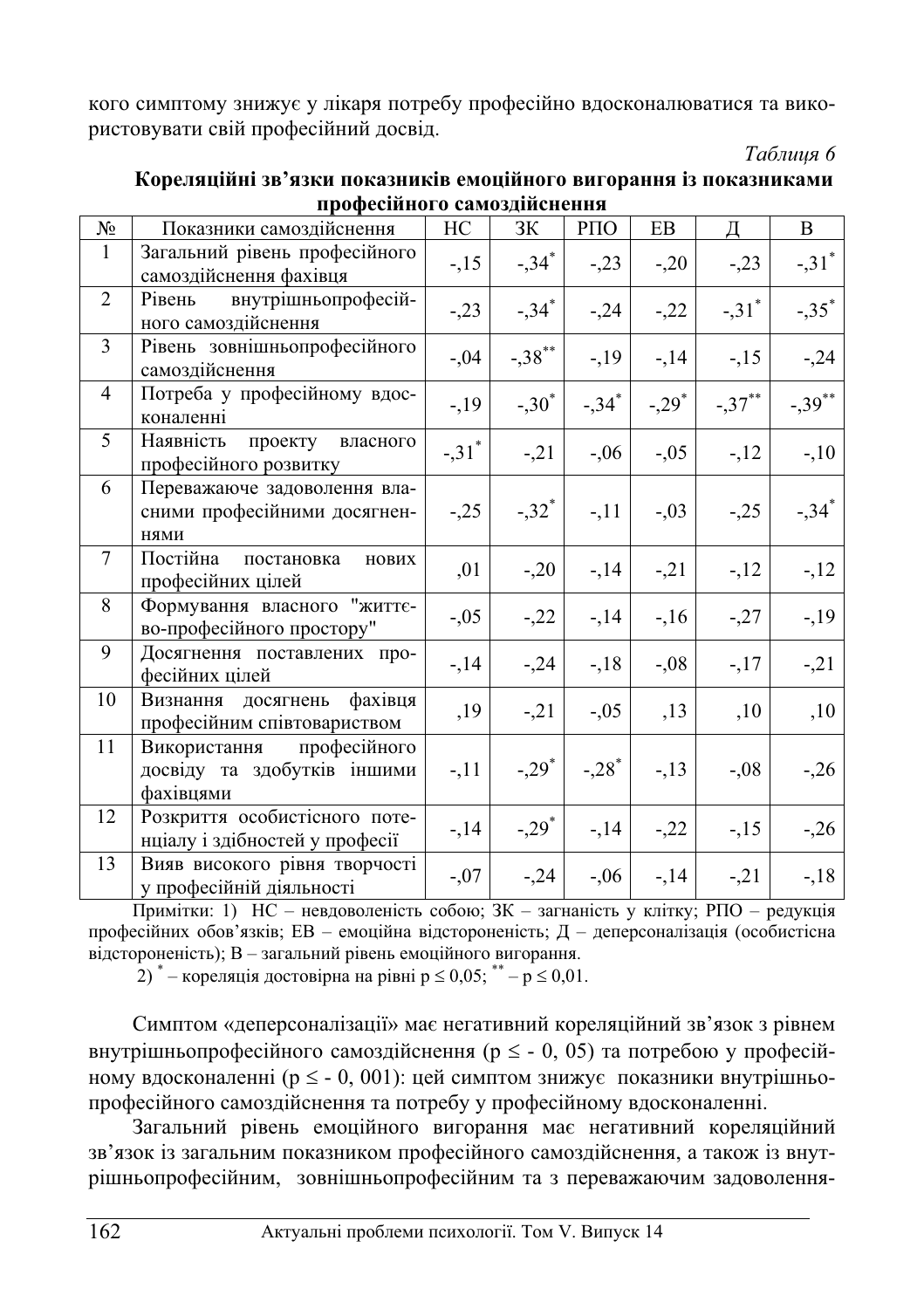ми власним професійними досягненнями (р  $\leq$  - 0, 05). Синдром емоційного вигорання негативно впливає і на потребу лікаря у власному професійному влосконаленні (p < - 0, 001).

Висновки. У результаті проведеного дослідження було виявлено, що у більшості лікарів нашої вибірки досить високий рівень професійного самоздійснення. Такі результати свідчать про те, що ці лікарі є здебільшого професійно реалізованими та успішними, позаяк окрім лікарської практики вони викладають медичні дисципліни у медичних університетах.

Було доведено негативний вплив синдрому емоційного вигорання на показники професійного самоздійснення (загальний його рівень, внутрішньопрофесійне, і зовнішньо професійне самоздійснення); на потребу у професійному •<br>вдосконаленні; на наявність у лікаря проекту власного професійного розвитку; використання професійного досвіду та здобутків іншими фахівцями; переважаючу задоволеність власними професійними досягненнями.

Було також визначено, що показники компетентності у часі та креативності залежать від формування в лікаря власного життєво-професійного простору, а наявність проекту власного професійного розвитку підвищує самоповагу. Чим більше лікар є задоволеним власними професійними досягненнями, тим менше в нього агресії і тим менше він реагує на агресію. А от визнання досягнень фахівця професійним співтовариством впливає на те, що фахівець менше потребує підтримки, йому рідше потрібно виявляти гнучкість та бути агресивним. І навпаки, що менше він має визнання серед колег, то більш гнучким та агресивним йому доводиться бути. Самоефективність лікаря залежить від загального рівня професійного самоздійснення, від наявності в нього проекту власного професійного розвитку, постійної постановки та досягнення нових професійних цілей. Рівень розвитку внутрішньої мотивації впливає на загальний рівень професійного самоздійснення, рівень внутрішньопрофесійного самоздійснення, потребу у професійному вдосконаленні, на використання професійного досвіду й здобутків іншими фахівцями та розкриття особистісного потенціалу і злібностей у професії.

Перспективи подальших досліджень полягають у дослідженні впливів на професійне самоздійснення у хірургів для виявлення відмінностей у лікарів різних спеціальностей.

## Список використаних джерел

- 1. Водопьянова Н.Е., Старченкова Е.С. Синдром выгорания: диагностика и профилактика. – СПб.: Питер, 2005. – 336 с.
- 2. Кокун О.М. Життєве та професійне самоздійснення як предмет досліджен-HЯ сучасної психології / О.М. Кокун // Практична психологія та соціальна  $po6$ <sub>o</sub>ra. – 2013. –  $N_2$  9. – C. 1-5.
- 3. Максименко С.Д. Ґенеза здійснення особистості / С.Д. Максименко. К.: Видавництво ТОВ «КММ», 2006, – 240 с.
- 4. Орел В.Е. Феномен «выгорания» в зарубежной психологии: эмпирические исследования и перспективы // Психологический журнал. 2001. Т. 22, № 1.  $- C. 90 - 101.$